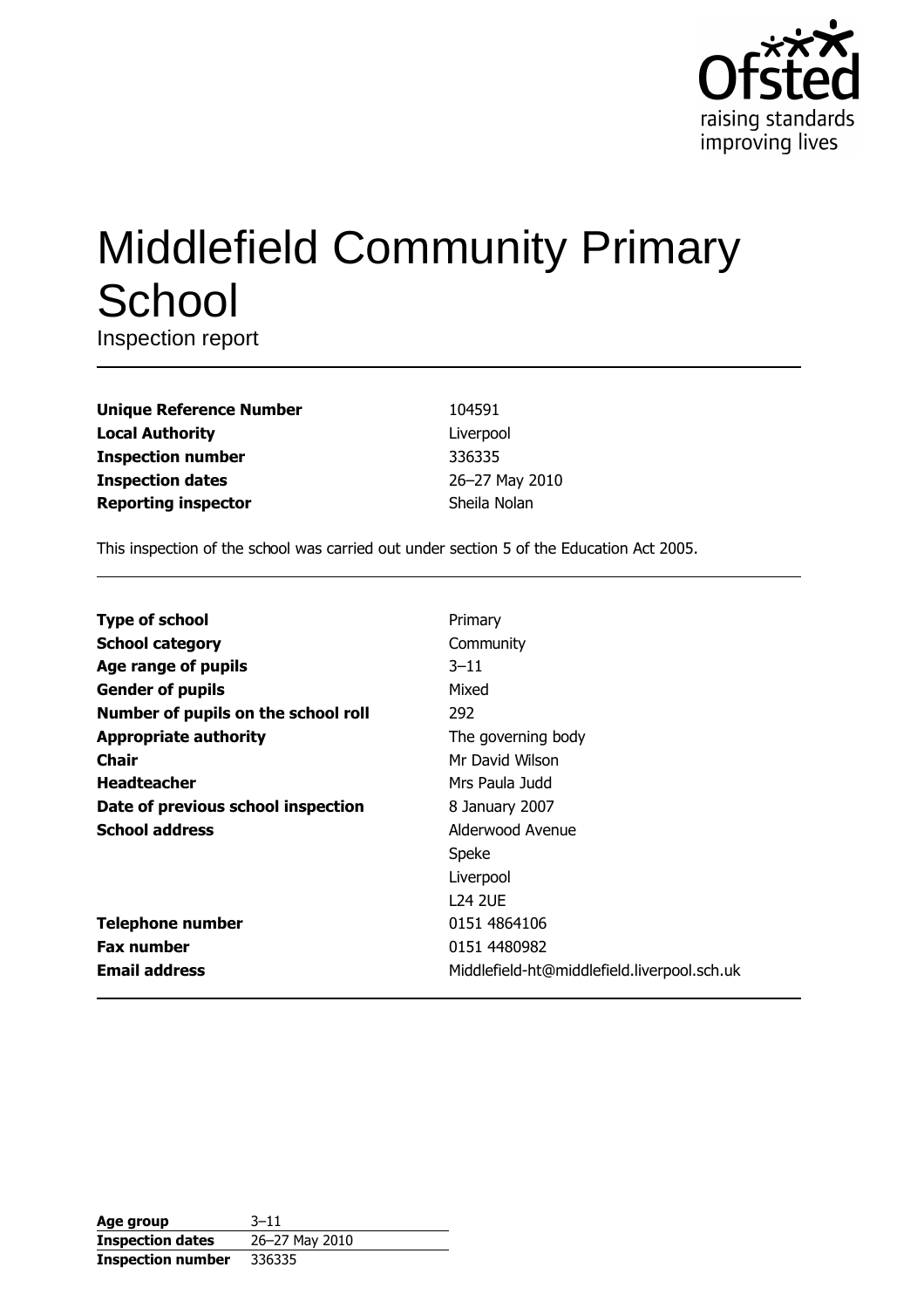The Office for Standards in Education, Children's Services and Skills (Ofsted) regulates and inspects to achieve excellence in the care of children and young people, and in education and skills for learners of all ages. It regulates and inspects childcare and children's social care, and inspects the Children and Family Court Advisory Support Service (Cafcass), schools, colleges, initial teacher training, work-based learning and skills training, adult and community learning, and education and training in prisons and other secure establishments. It rates council children's services, and inspects services for looked after children, safequarding and child protection.

Further copies of this report are obtainable from the school. Under the Education Act 2005, the school must provide a copy of this report free of charge to certain categories of people. A charge not exceeding the full cost of reproduction may be made for any other copies supplied.

If you would like a copy of this document in a different format, such as large print or Braille, please telephone 08456 404045, or email enquiries@ofsted.gov.uk.

You may copy all or parts of this document for non-commercial educational purposes, as long as you give details of the source and date of publication and do not alter the documentation in any way.

Royal Exchange Buildings St Ann's Square Manchester M2 7LA T: 08456 404045 Textphone: 0161 618 8524 E: enquiries@ofsted.gov.uk W: www.ofsted.gov.uk © Crown copyright 2010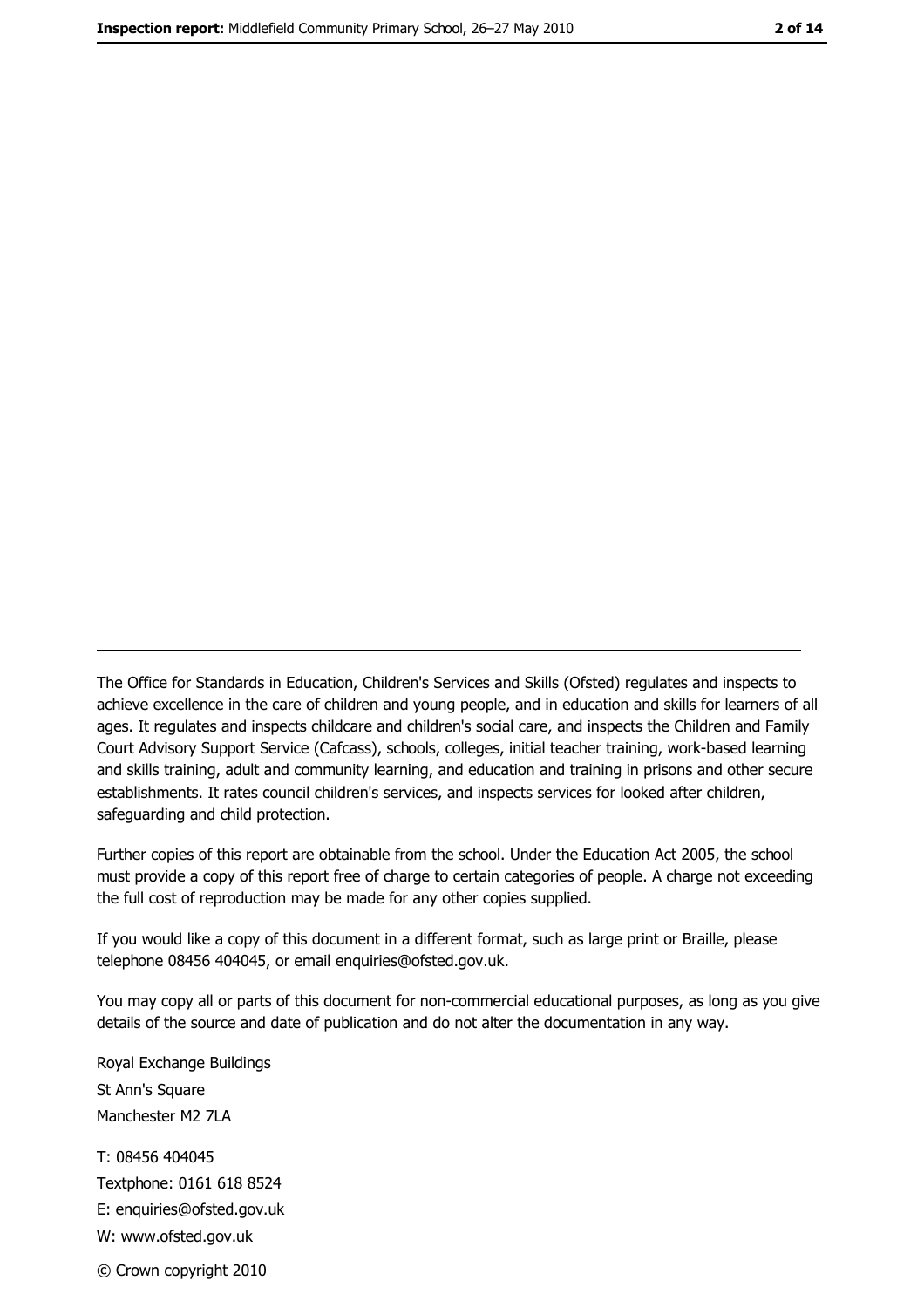# **Introduction**

This inspection was carried out by three additional inspectors. Inspectors visited 17 lessons taught by 16 teachers. They held meetings with the headteacher, senior leadership team, teaching staff, governors and pupils and met informally with parents and carers at the start of the school day. Inspectors observed the school's work and looked at pupils' written work in lessons, the school's documents including its improvement plan, systems for tracking the pupils' progress, safeguarding documentation and school policies. They also considered the views of staff expressed in 16 questionnaires and those of 61 parents and carers in their responses to questionnaires. Inspectors also took account of the 48 responses from pupils in Key Stage 2.

The inspection team reviewed many aspects of the school's work. It looked in detail at the following:

- whether the current quality of teaching and learning is sufficient to ensure  $\blacksquare$ improvements in pupils' attainment
- how well the school is using assessment data to secure improvement for all groups  $\blacksquare$ of pupils, including those in the unit for pupils with behavioural, emotional and social difficulties, for boys and for the most able pupils
- the steps the school is taking to improve attendance and how successful these have  $\blacksquare$ been
- the success of the school's leaders in raising expectations of what pupils can  $\blacksquare$ achieve.

# **Information about the school**

Middlefield Community School mainly serves families from its immediate locality. The school roll has declined from its high in 2002 because of a reduction in the overall population in the area. Few pupils come from minority ethnic groups or speak English as an additional language. Over half of pupils are known to be eligible for free school meals, which is well above that found nationally as is the proportion of pupils with special educational needs and/or disabilities. These special educational needs and/or disabilities relate to a range of barriers to learning, mainly behavioural, emotional and social difficulties as well as moderate learning difficulties. The school also hosts an 18-place unit for pupils who have severe behavioural, emotional and social difficulties. More pupils join or leave the school throughout the year than is found in schools nationally. The school holds the Healthy Schools Award and the advanced level Inclusion Charter Mark among its range of accreditation.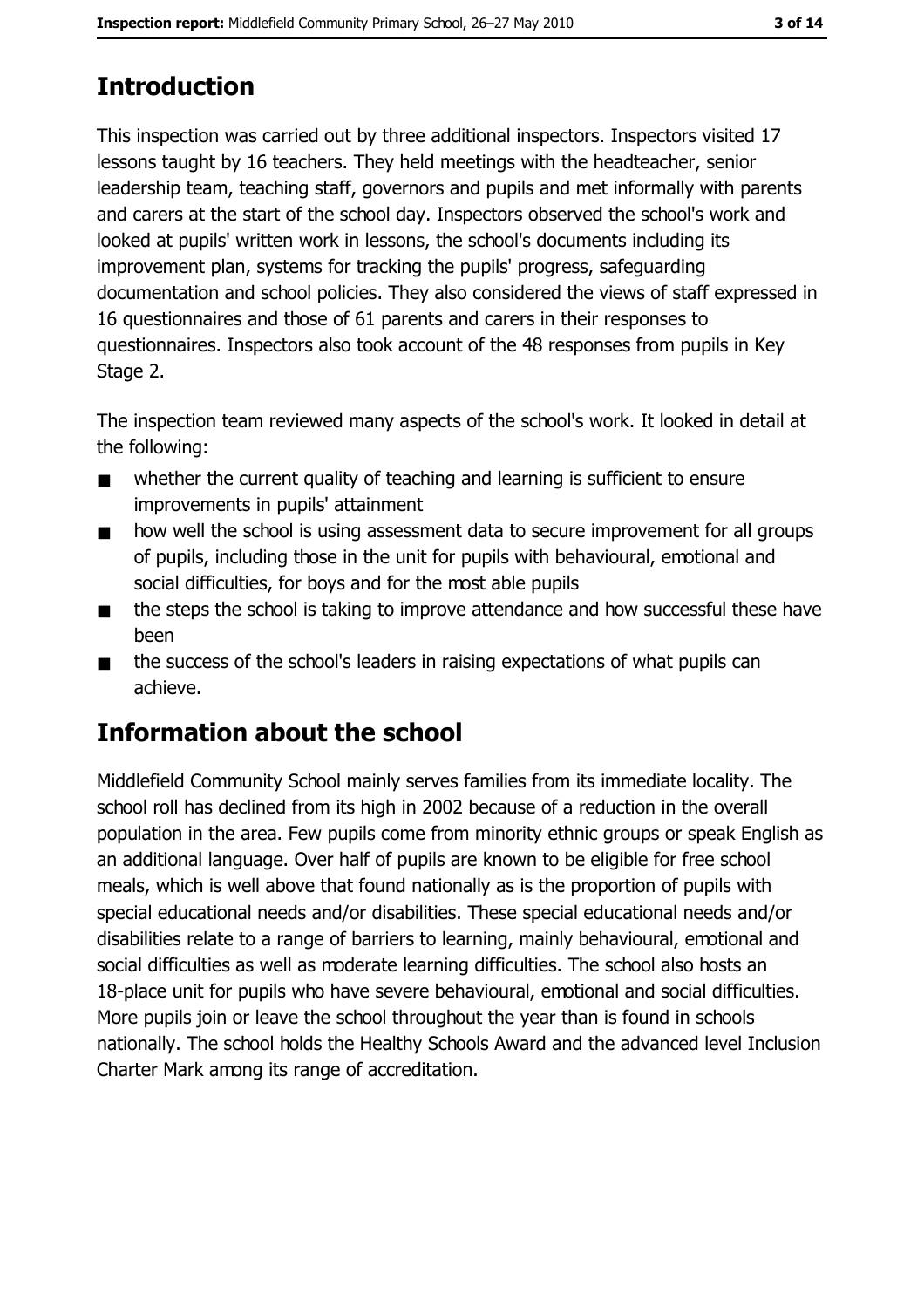# **Inspection judgements**

## Overall effectiveness: how good is the school?

#### The school's capacity for sustained improvement

### **Main findings**

The most important feature of Middlefield is that it provides its pupils with a satisfactory education in a climate that makes every child feel included. The teachers made a difference. I am very grateful to them for giving me a chance.' This comment from a pupil in the unit sums up the views of the overwhelming majority of pupils and of many parents and carers. A real strength of the school is its good care and support for pupils and their families, built upon strong partnerships with other agencies.

Pupils' attainment in English and mathematics at the end of Year 6 is average and has remained broadly similar to that at the time of the previous inspection in 2007, despite the school closing the gap between the attainment of boys and girls. The school's current information on pupils' attainment indicates that there is a trend of improvement in all year groups. Pupils are gradually improving their reading, writing and mathematics at the end of Year 2, for example. Boys' writing remains a particular weakness. Pupils, including those with special educational needs and/or disabilities, make satisfactory progress over their time in the school.

The headteacher and her team have improved teaching and learning by tackling inadequate and satisfactory practice. Teaching remains satisfactory overall and there is still not enough good teaching. Professional development has been especially effective in Years 5 and 6 where pupils make the fastest progress and teaching is good. These improvements have taken time and teaching in these year groups has had to help children catch up on previous underachievement. Children make a sound start in the Early Years Foundation Stage where they make satisfactory progress in most areas of learning.

The clear and purposeful leadership of the headteacher is making a difference. All staff understand that academic performance must rise and most senior leaders have an accurate and realistic view of the school's strengths and weaknesses. Attendance has improved significantly. Systems to track pupils' performance are in place, although these do not yet chart accurately enough the progress of groups of pupils based on their particular needs. Initiatives to develop the curriculum, for example by increasing the focus on science, are underway as are plans to help leaders at all levels develop their management skills. The school has clearly demonstrated its sound capacity to continue to improve.

## What does the school need to do to improve further?

Improve the quality of teaching and learning so that a majority is good in order to  $\blacksquare$ accelerate the rate of pupils' progress by July 2011 through: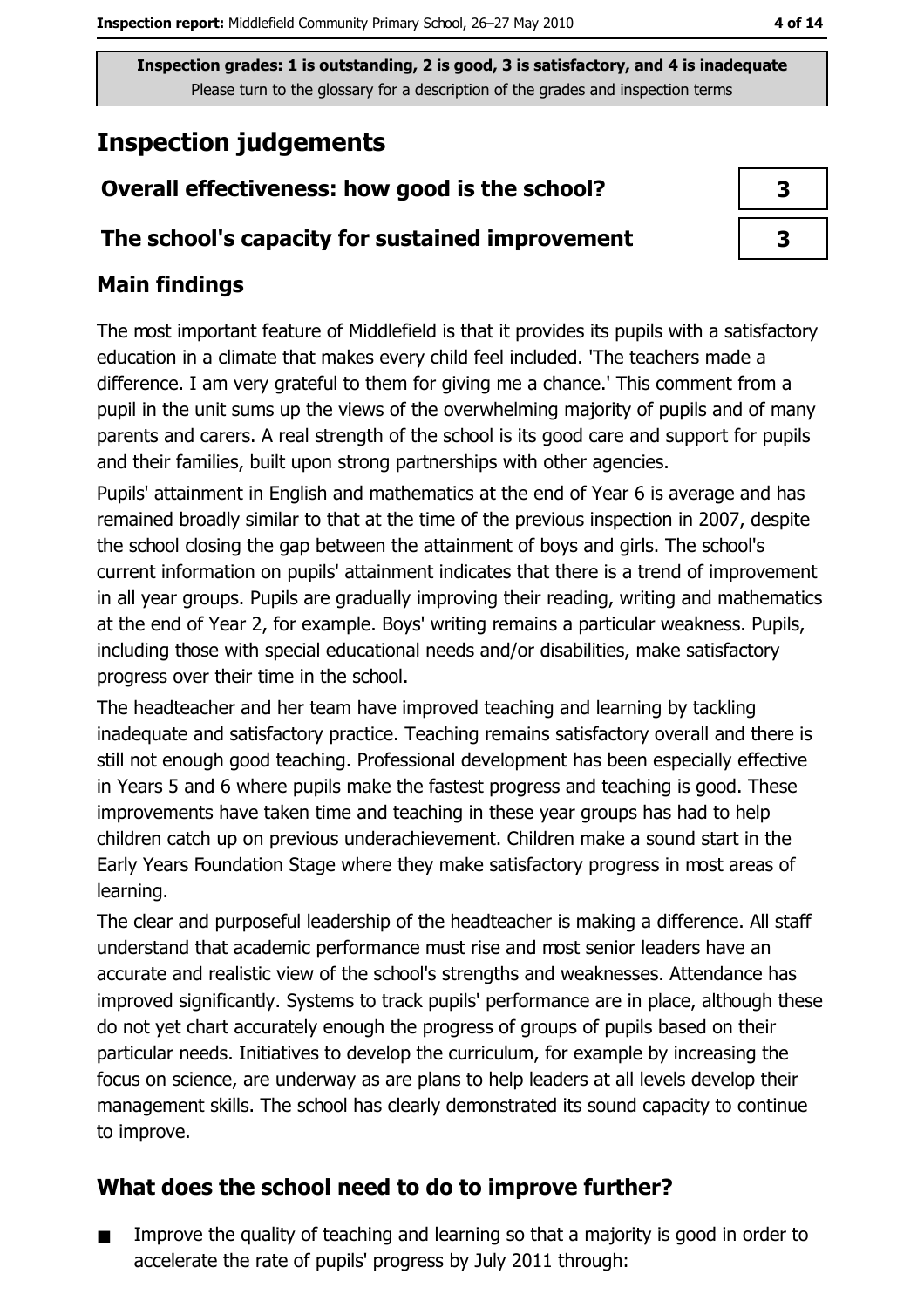- using consistent strategies across subjects to enable boys to improve their writing skills
- ensuring that marking and feedback always help pupils to improve their work
- making sure that lessons regularly build solidly on previous learning.  $\equiv$
- Develop the curriculum in order to enhance pupils' experiences by:
	- ensuring that there is continuity between Reception and Year 1
	- giving more prominence to science and subjects other than English and mathematics in the planned themed curriculum.
- Develop the skills of leaders at all levels to drive up attainment through their use of  $\blacksquare$ assessment information to chart pupils' progress.
- About 40% of the schools whose overall effectiveness is judged satisfactory may  $\blacksquare$ receive a monitoring visit by an Ofsted inspector before their next section 5 inspection.

#### **Outcomes for individuals and groups of pupils**

The quality of learning and progress in lessons is satisfactory overall but good in Years 5 and 6. This was particularly evident in a mixed-age literacy lesson for these pupils where they enjoyed the role play as super heroes and made fast progress in their oral and writing skills because of the imaginative planning and resources for the session. These able pupils enjoyed the challenge of extending their vocabulary and of sharing with a partner their biography of a super hero. Generally, pupils with previous behavioural, emotional and social difficulties cooperate well in class because of the warm working relationships between pupils and staff. The latter unfailingly model good attitudes to collaborative working and this has a very positive impact on pupils' attitudes to learning. Pupils in some year groups, however, lose enthusiasm in lessons when they have to listen for too lengthy periods, particularly when seated on the carpet. In a few lessons seen, some found it difficult to maintain concentration because the teacher's explanation was too challenging for them. These features explain why pupils' rate of progress, although improving, remains satisfactory overall. Pupils enrolled in the unit for those with severe, behavioural, emotional and social difficulties make good progress in their social skills but their academic progress is broadly similar to that of other pupils. Attainment in science, however, has declined because the school has focused mainly on literacy and numeracy in its drive to improve pupils' performance. Able pupils still do less well than their peers nationally in science.

Pupils report that they feel safe in school, although a few confuse their disagreements with bullying. They show their pride in Middlefield in their good behaviour and in their unfailing courtesy to each other and adults on the corridors. They do their best to contribute to their school community. Pupils in Years 5 and 6, for example, are keen to give their support for the infants and adhere well to their agreed code of conduct for helping staff and children alike. Pupils' moral, social and spiritual development is good but their understanding of different cultures is limited. The majority of pupils attend regularly although there are still a small number of families whose circumstances have

3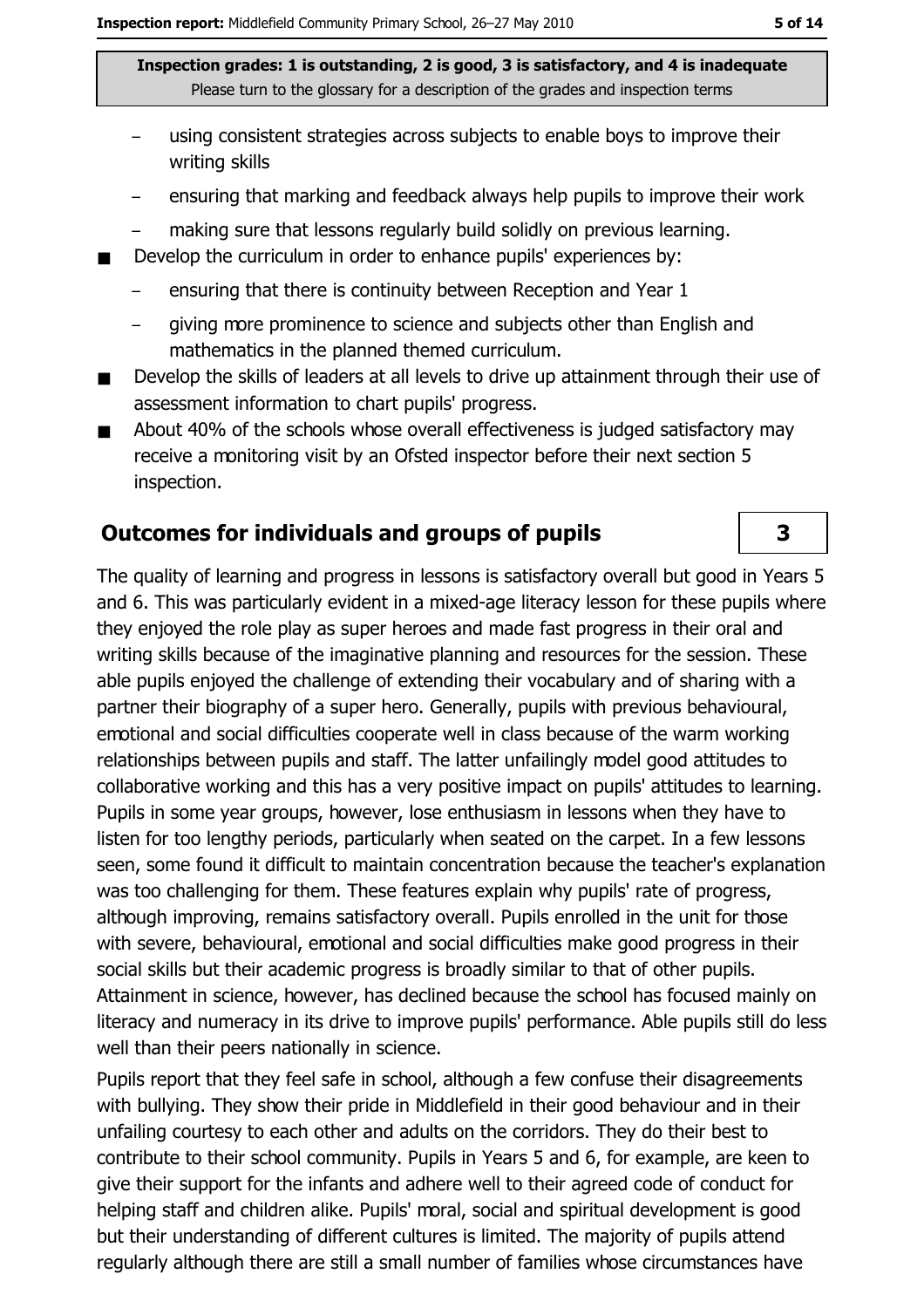made them hard to reach who have not yet responded to efforts to support them. Pupils' improving basic skills and positive attitudes to learning indicate that they are prepared satisfactorily for the next stage of their education. They have a good sense of how to stay healthy and are keen participants in sport.

These are the grades for pupils' outcomes

| Pupils' achievement and the extent to which they enjoy their learning                                                     |                         |
|---------------------------------------------------------------------------------------------------------------------------|-------------------------|
| Taking into account:<br>Pupils' attainment <sup>1</sup>                                                                   | 3                       |
| The quality of pupils' learning and their progress                                                                        | 3                       |
| The quality of learning for pupils with special educational needs and/or<br>disabilities and their progress               | 3                       |
| The extent to which pupils feel safe                                                                                      | $\overline{\mathbf{2}}$ |
| <b>Pupils' behaviour</b>                                                                                                  |                         |
| The extent to which pupils adopt healthy lifestyles                                                                       |                         |
| The extent to which pupils contribute to the school and wider community                                                   |                         |
| The extent to which pupils develop workplace and other skills that will<br>contribute to their future economic well-being |                         |
| Taking into account:<br>Pupils' attendance <sup>1</sup>                                                                   | 3                       |
| The extent of pupils' spiritual, moral, social and cultural development                                                   | з                       |

#### How effective is the provision?

Pupils whose circumstances make them most vulnerable benefit greatly from the school's strong links with external agencies and the good care, guidance and support which is at the centre of the school's work. Middlefield's compassionate approach to their needs allows those with troubled histories to feel secure. The support for families, led by learning mentors, has had an impressive impact on pupils' attendance, for example. The curriculum has previously had a narrow focus on literacy and numeracy, with insufficient attention paid to subjects such as science. It is increasingly related thoughtfully to widening pupils' experiences and interests. The enrichment opportunities outside of the timetable are now planned to coincide with topics in classroom work. The school understands, however, that there is more to do to smooth the transition for

The grades for attainment and attendance are: 1 is high; 2 is above average; 3 is broadly average; and 4 is low.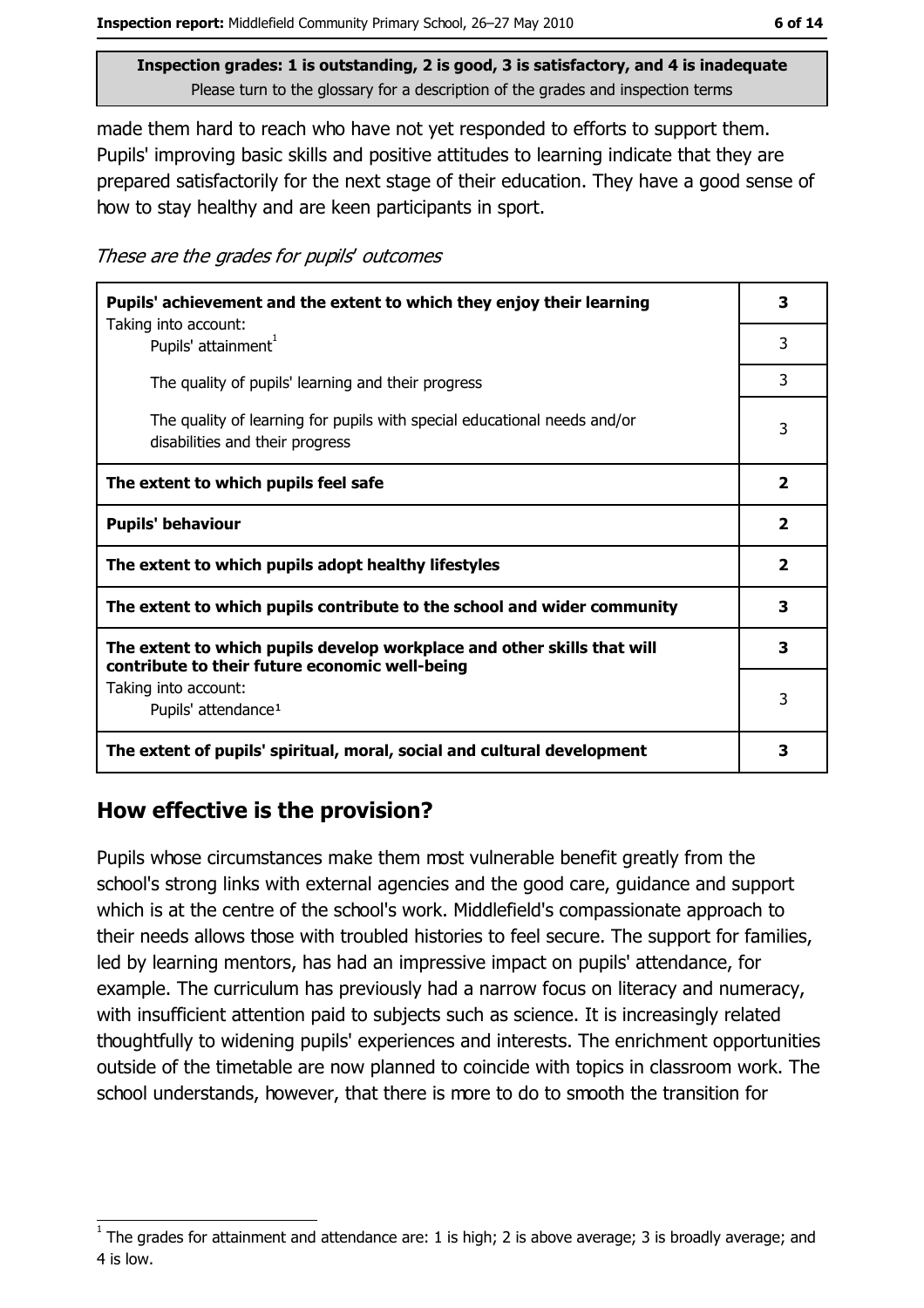pupils from the Reception classes into Year 1 as many pupils find it difficult to cope with the change.

The school has efficient systems to evaluate accurately the quality of teaching. Although there have been improvements made to teaching, there is still work to be done to improve it further and more quickly. There are examples of good and outstanding teaching in some year groups but, equally, much that is satisfactory.

In a good mathematics lesson for Years 5 and 6, pupils worked very well independently, motivated by beating the clock and their previous scores as well as by the effective use of rewards and recognition. Teachers generally have very good relationships with their classes and this underpins pupils' positive attitudes to learning and the consequent improvements in their rates of progress. Those pupils who have particular learning barriers are supported well because teaching assistants focus sharply on their needs when working with them in groups.

Despite these positive features, lengthy explanations and too little space for reflection detract from learning in some classes. Teachers routinely make the purpose of lessons clear to pupils but do not always ensure that new work builds securely on previous learning. The marking of pupils' work is regular but it does not consistently set pupils helpful targets on how to improve their work. Until very recently, not all staff have paid enough attention to ensuring that boys have effective opportunities to extend their writing skills.

These are the grades for the quality of provision

| The quality of teaching                                                                                    |  |
|------------------------------------------------------------------------------------------------------------|--|
| Taking into account:<br>The use of assessment to support learning                                          |  |
| The extent to which the curriculum meets pupils' needs, including, where<br>relevant, through partnerships |  |
| The effectiveness of care, guidance and support                                                            |  |

#### How effective are leadership and management?

On taking over the leadership of the school, the headteacher quickly identified the actions needed to bring about improvements. Most pressing was the need to improve the quality of teaching, pupils' performance in basic skills, their attendance and their behaviour. Consistently high expectations, since the last inspection, have led to the school now being a purposeful place for children to enjoy learning. The school is very inclusive, committed to promoting equal opportunities and to eradicating any discrimination. The realisation of this ambition is currently satisfactory because it is not yet translated into consistently good progress for pupils. There is still underachievement among able pupils, particularly in science and to a lesser extent in mathematics. Nevertheless, some senior and middle leaders are beginning to use performance data well to hold staff to account for the progress of their pupils. This is helping to identify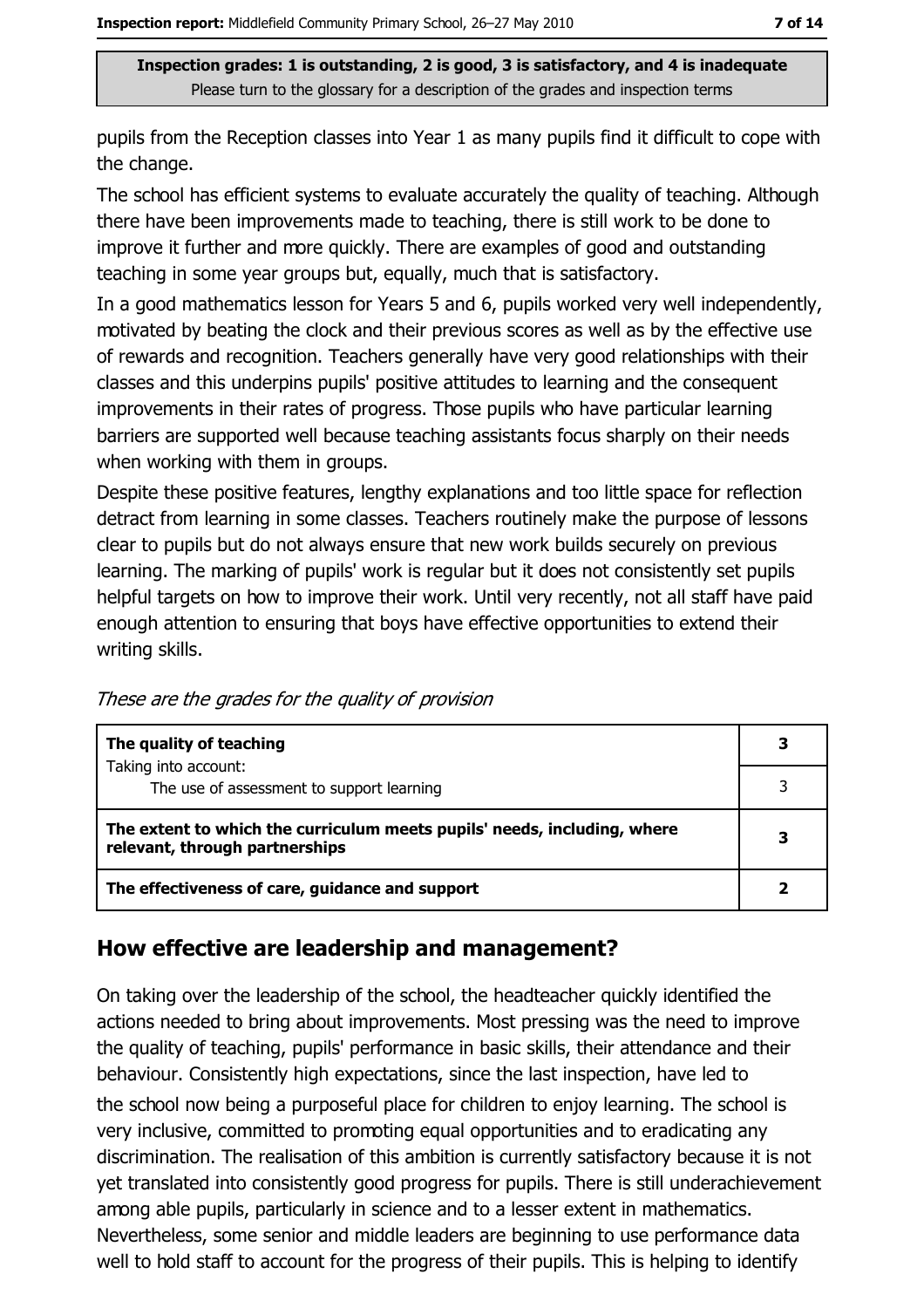and close gaps in the performance of different groups of pupils. For example, boys at the end of Year 2 have closed the gap with girls in all but writing. Governors support the school well and are gradually growing in confidence to challenge it about its performance.

All requirements in relation to the safeguarding of children are in line with recommended good practice. The school has been successful in forging strong partnerships with a wide range of external agencies to promote pupils' welfare. It has been effective, too, in developing the way parents and carers engage with the school's work. The school is a harmonious community and makes a strong contribution to the promotion of community cohesion within the local area. Its strategy at the national and international levels, however, is at an early stage of development.

These are the grades for leadership and management

| The effectiveness of leadership and management in embedding ambition and<br>driving improvement                                                                     | 3            |
|---------------------------------------------------------------------------------------------------------------------------------------------------------------------|--------------|
| Taking into account:<br>The leadership and management of teaching and learning                                                                                      | 3            |
| The effectiveness of the governing body in challenging and supporting the<br>school so that weaknesses are tackled decisively and statutory responsibilities<br>met | 3            |
| The effectiveness of the school's engagement with parents and carers                                                                                                | 2            |
| The effectiveness of partnerships in promoting learning and well-being                                                                                              | $\mathbf{z}$ |
| The effectiveness with which the school promotes equality of opportunity and<br>tackles discrimination                                                              | 3            |
| The effectiveness of safeguarding procedures                                                                                                                        | 2            |
| The effectiveness with which the school promotes community cohesion                                                                                                 | 3            |
| The effectiveness with which the school deploys resources to achieve<br>value for money                                                                             | 3            |

## **Early Years Foundation Stage**

Children join the school with a wide range of skills and understanding but they are often below average overall. They make satisfactory progress in the Nursery and the Reception classes but by the time they begin Year 1 their skills typically are still below the expectations for their age. Children are safe, happy and get along with one another. Warm relationships pervade the unit and the welfare of children is a high priority. Support for children whose circumstances make them vulnerable is excellent. Partnerships with parents and carers, and external agencies are used well to provide specialist help when needed.

The leadership and management of the Early Years Foundation Stage are satisfactory.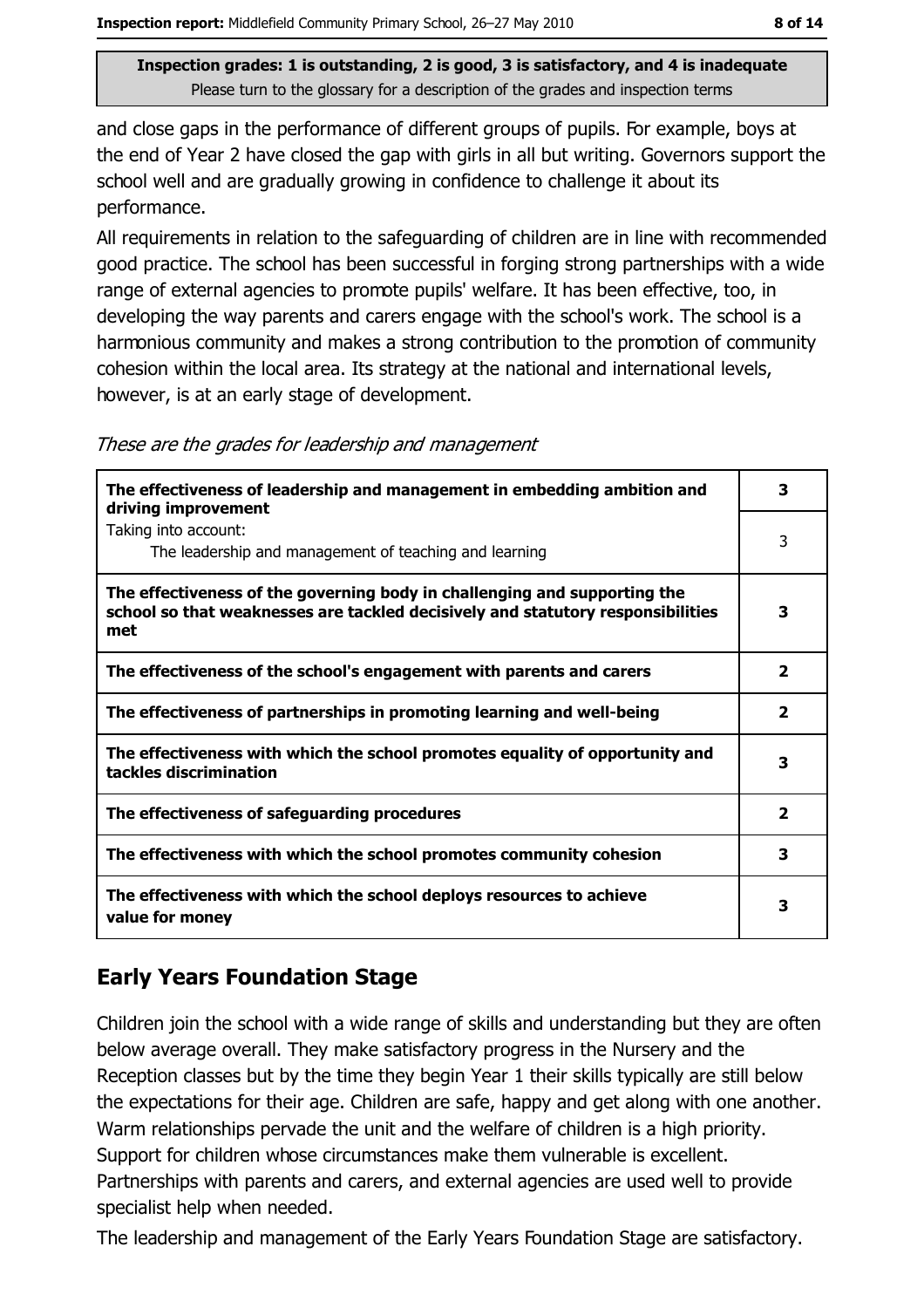Adults have an adequate knowledge and understanding of this stage but staffing turbulence means that inexperienced staff, currently, have only limited guidance on how to make the best use of the school's new exciting environment. Children enjoy the indoor and outdoor play areas but staff do not always have a sufficient focus on why certain activities are planned. Staff are developing useful assessment and observation procedures and these are gradually making an impact on how future activities are planned.

These are the grades for the Early Years Foundation Stage

| <b>Overall effectiveness of the Early Years Foundation Stage</b>                             |  |
|----------------------------------------------------------------------------------------------|--|
| Taking into account:<br>Outcomes for children in the Early Years Foundation Stage            |  |
| The quality of provision in the Early Years Foundation Stage                                 |  |
| The effectiveness of leadership and management of the Early Years<br><b>Foundation Stage</b> |  |

#### **Views of parents and carers**

All of the parents and carers who returned the questionnaires are very supportive of the school. There are minor concerns expressed by the few about the size of the school gate, which they see as too narrow. Inspectors did not share this concern as this gate is carefully managed to ensure pupils' safety. Inspectors agree with parents and carers that the school cares well for their children. However, they judge that pupils' progress and the quality of teaching are satisfactory overall and not good, as parents and carers believe.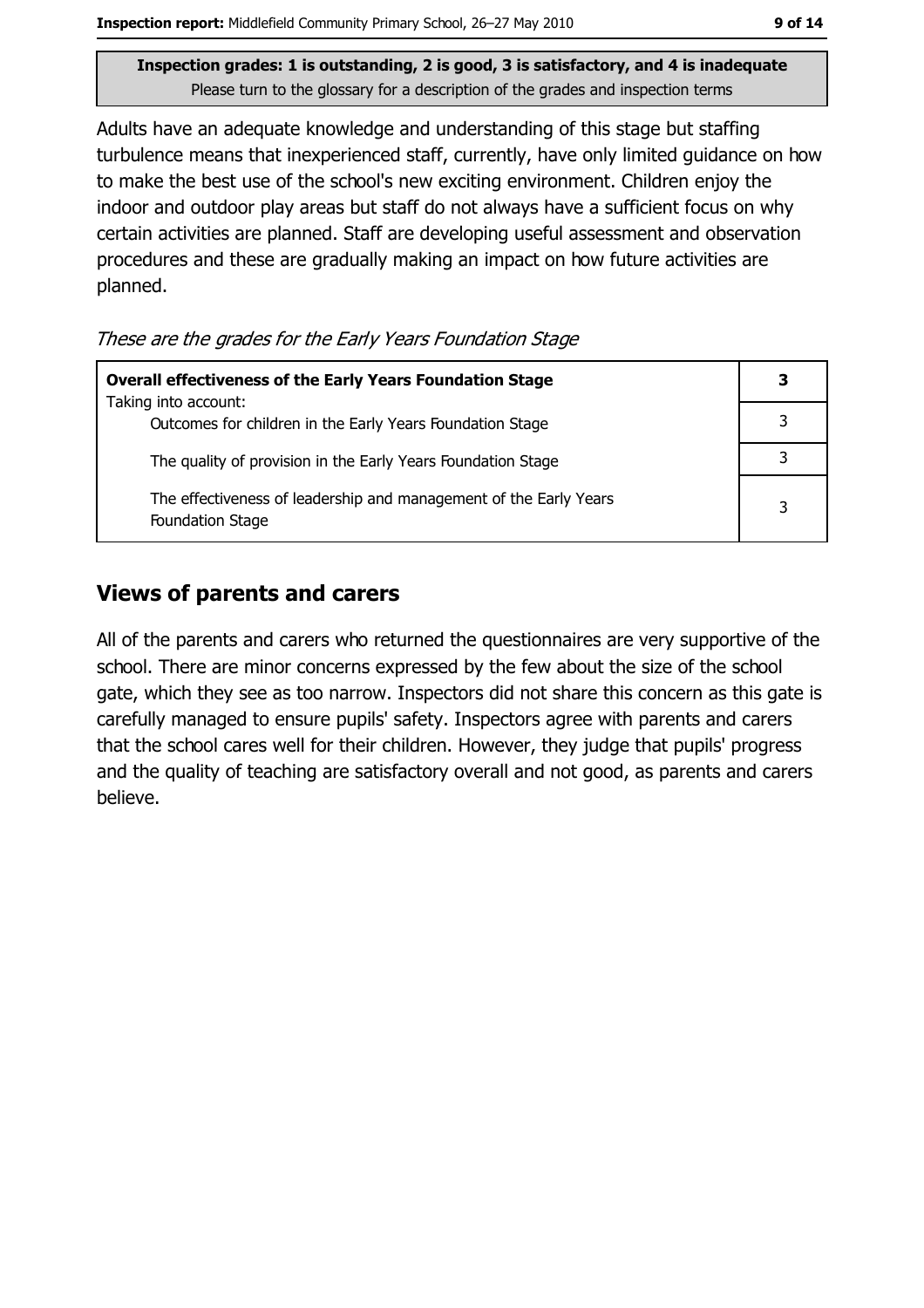#### Responses from parents and carers to Ofsted's questionnaire

Ofsted invited all the registered parents and carers of pupils registered at Middlefield Community Primary School to complete a questionnaire about their views of the school.

In the questionnaire, parents and carers were asked to record how strongly they agreed with 13 statements about the school.

The inspection team received 61 completed questionnaires by the end of the on-site inspection. In total, there are 292 pupils registered at the school.

| <b>Statements</b>                                                                                                                                                                                                                                       | <b>Strongly</b><br><b>Agree</b> |               | <b>Agree</b> |               | <b>Disagree</b> |                | <b>Strongly</b><br>disagree |                |
|---------------------------------------------------------------------------------------------------------------------------------------------------------------------------------------------------------------------------------------------------------|---------------------------------|---------------|--------------|---------------|-----------------|----------------|-----------------------------|----------------|
|                                                                                                                                                                                                                                                         | <b>Total</b>                    | $\frac{1}{2}$ | <b>Total</b> | $\frac{0}{0}$ | <b>Total</b>    | $\frac{0}{0}$  | <b>Total</b>                | $\frac{1}{2}$  |
| My child enjoys school                                                                                                                                                                                                                                  | 38                              | 62            | 22           | 36            | 0               | 0              | $\mathbf{1}$                | $\overline{2}$ |
| The school keeps my child<br>safe                                                                                                                                                                                                                       | 42                              | 69            | 19           | 31            | $\mathbf 0$     | 0              | 0                           | 0              |
| The school informs me<br>about my child's progress                                                                                                                                                                                                      | 42                              | 69            | 17           | 28            | $\mathbf{1}$    | $\overline{2}$ | $\mathbf{0}$                | 0              |
| My child is making enough<br>progress at this school                                                                                                                                                                                                    | 45                              | 74            | 15           | 25            | $\mathbf 0$     | 0              | 0                           | 0              |
| The teaching is good at this<br>school                                                                                                                                                                                                                  | 41                              | 67            | 20           | 33            | $\mathbf 0$     | 0              | 0                           | 0              |
| The school helps me to<br>support my child's learning                                                                                                                                                                                                   | 40                              | 66            | 21           | 34            | $\mathbf 0$     | 0              | 0                           | 0              |
| The school helps my child to<br>have a healthy lifestyle                                                                                                                                                                                                | 38                              | 62            | 22           | 36            | $\mathbf 0$     | 0              | 0                           | 0              |
| The school makes sure that<br>my child is well prepared for<br>the future (for example<br>changing year group,<br>changing school, and for<br>children who are finishing<br>school, entering further or<br>higher education, or<br>entering employment) | 36                              | 59            | 24           | 39            | $\mathbf 0$     | 0              | $\mathbf 0$                 | 0              |
| The school meets my child's<br>particular needs                                                                                                                                                                                                         | 37                              | 61            | 24           | 39            | $\mathbf 0$     | 0              | 0                           | 0              |
| The school deals effectively<br>with unacceptable behaviour                                                                                                                                                                                             | 36                              | 59            | 24           | 39            | $\mathbf{1}$    | $\overline{2}$ | 0                           | 0              |
| The school takes account of<br>my suggestions and<br>concerns                                                                                                                                                                                           | 34                              | 56            | 26           | 43            | $\mathbf 0$     | 0              | 0                           | 0              |
| The school is led and<br>managed effectively                                                                                                                                                                                                            | 39                              | 64            | 22           | 36            | $\mathbf 0$     | 0              | 0                           | $\mathbf 0$    |
| Overall, I am happy with my<br>child's experience at this<br>school                                                                                                                                                                                     | 46                              | 75            | 14           | 23            | $\mathbf 0$     | 0              | $\mathbf 0$                 | 0              |

The table above summarises the responses that parents and carers made to each statement. The percentages indicate the proportion of parents and carers giving that response out of the total number of completed questionnaires. Where one or more parents and carers chose not to answer a particular question, the percentages will not add up to 100%.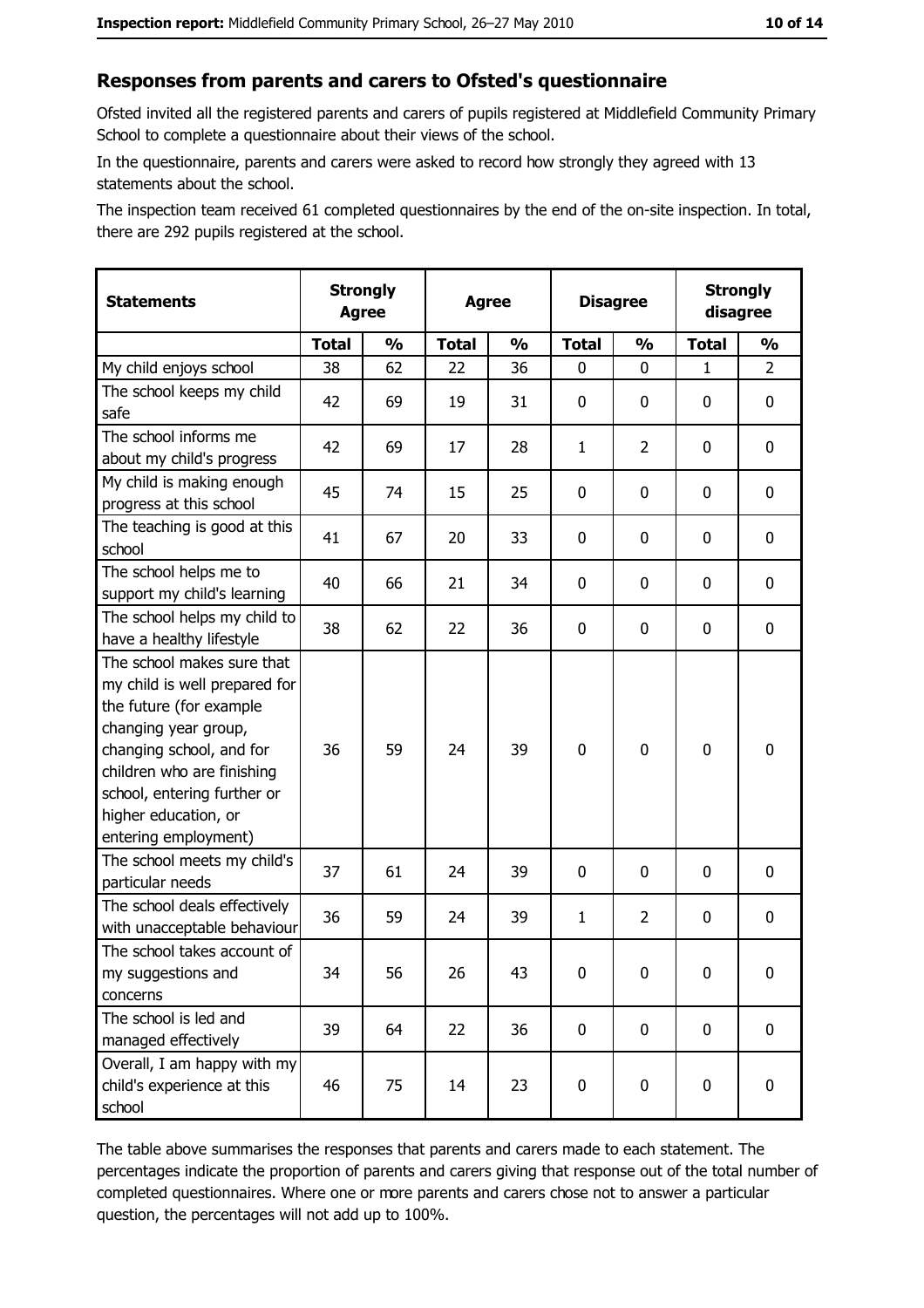# **Glossary**

| <b>Grade</b> | <b>Judgement</b> | <b>Description</b>                                                                                                                                                                                                               |  |  |
|--------------|------------------|----------------------------------------------------------------------------------------------------------------------------------------------------------------------------------------------------------------------------------|--|--|
| Grade 1      | Outstanding      | These features are highly effective. An oustanding<br>school provides exceptionally well for its pupils' needs.                                                                                                                  |  |  |
| Grade 2      | Good             | These are very positive features of a school. A school<br>that is good is serving its pupils well.                                                                                                                               |  |  |
| Grade 3      | Satisfactory     | These features are of reasonable quality. A satisfactory<br>school is providing adequately for its pupils.                                                                                                                       |  |  |
| Grade 4      | Inadequate       | These features are not of an acceptable standard. An<br>inadequate school needs to make significant<br>improvement in order to meet the needs of its pupils.<br>Ofsted inspectors will make further visits until it<br>improves. |  |  |

## What inspection judgements mean

#### **Overall effectiveness of schools**

|                       | Overall effectiveness judgement (percentage of<br>schools) |      |                     |                   |
|-----------------------|------------------------------------------------------------|------|---------------------|-------------------|
| <b>Type of school</b> | <b>Outstanding</b>                                         | Good | <b>Satisfactory</b> | <b>Inadequate</b> |
| Nursery schools       | 51                                                         | 45   | 0                   | 4                 |
| Primary schools       | 6                                                          | 41   | 42                  | 10                |
| Secondary schools     | 8                                                          | 34   | 44                  | 14                |
| Sixth forms           | 10                                                         | 37   | 50                  | 3                 |
| Special schools       | 32                                                         | 38   | 25                  | 5                 |
| Pupil referral units  | 12                                                         | 43   | 31                  | 14                |
| All schools           | 9                                                          | 40   | 40                  | 10                |

New school inspection arrangements were introduced on 1 September 2009. This means that inspectors now make some additional judgements that were not made previously.

The data in the table above is for the period 1 September to 31 December 2009 and is the most recently published data available (see www.ofsted.gov.uk). Please note that the sample of schools inspected during the autumn term 2009 was not representative of all schools nationally, as weaker schools are inspected more frequently than good or outstanding schools.

Percentages are rounded and do not always add exactly to 100. Secondary school figures include those that have sixth forms, and sixth form figures include only the data specifically for sixth form inspection judgements.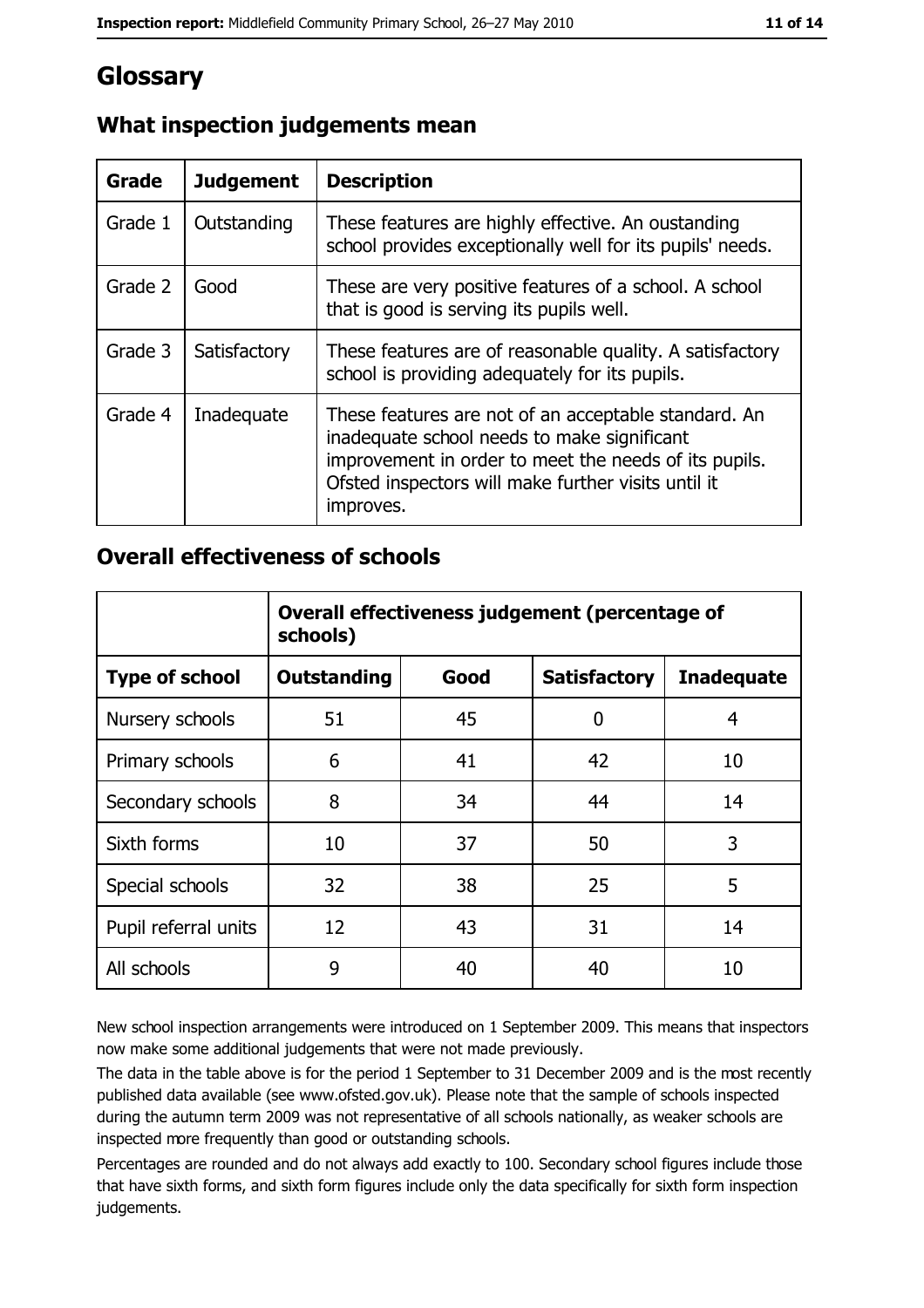# **Common terminology used by inspectors**

| Achievement:                  | the progress and success of a pupil in<br>their learning, development or training.                                                                                                                                                                                                                           |
|-------------------------------|--------------------------------------------------------------------------------------------------------------------------------------------------------------------------------------------------------------------------------------------------------------------------------------------------------------|
| Attainment:                   | the standard of the pupils' work shown by<br>test and examination results and in<br>lessons.                                                                                                                                                                                                                 |
| Capacity to improve:          | the proven ability of the school to<br>continue improving. Inspectors base this<br>judgement on what the school has<br>accomplished so far and on the quality of<br>its systems to maintain improvement.                                                                                                     |
| Leadership and management:    | the contribution of all the staff with<br>responsibilities, not just the headteacher,<br>to identifying priorities, directing and<br>motivating staff and running the school.                                                                                                                                |
| Learning:                     | how well pupils acquire knowledge,<br>develop their understanding, learn and<br>practise skills and are developing their<br>competence as learners.                                                                                                                                                          |
| <b>Overall effectiveness:</b> | inspectors form a judgement on a school's<br>overall effectiveness based on the findings<br>from their inspection of the school. The<br>following judgements, in particular,<br>influence what the overall effectiveness<br>judgement will be.                                                               |
|                               | The school's capacity for sustained<br>improvement.<br>Outcomes for individuals and groups<br>of pupils.<br>The quality of teaching.<br>The extent to which the curriculum<br>meets pupil's needs, including where<br>relevant, through partnerships.<br>The effectiveness of care, guidance<br>and support. |
| Progress:                     | the rate at which pupils are learning in<br>lessons and over longer periods of time. It<br>is often measured by comparing the<br>pupils' attainment at the end of a key<br>stage with their attainment when they<br>started.                                                                                 |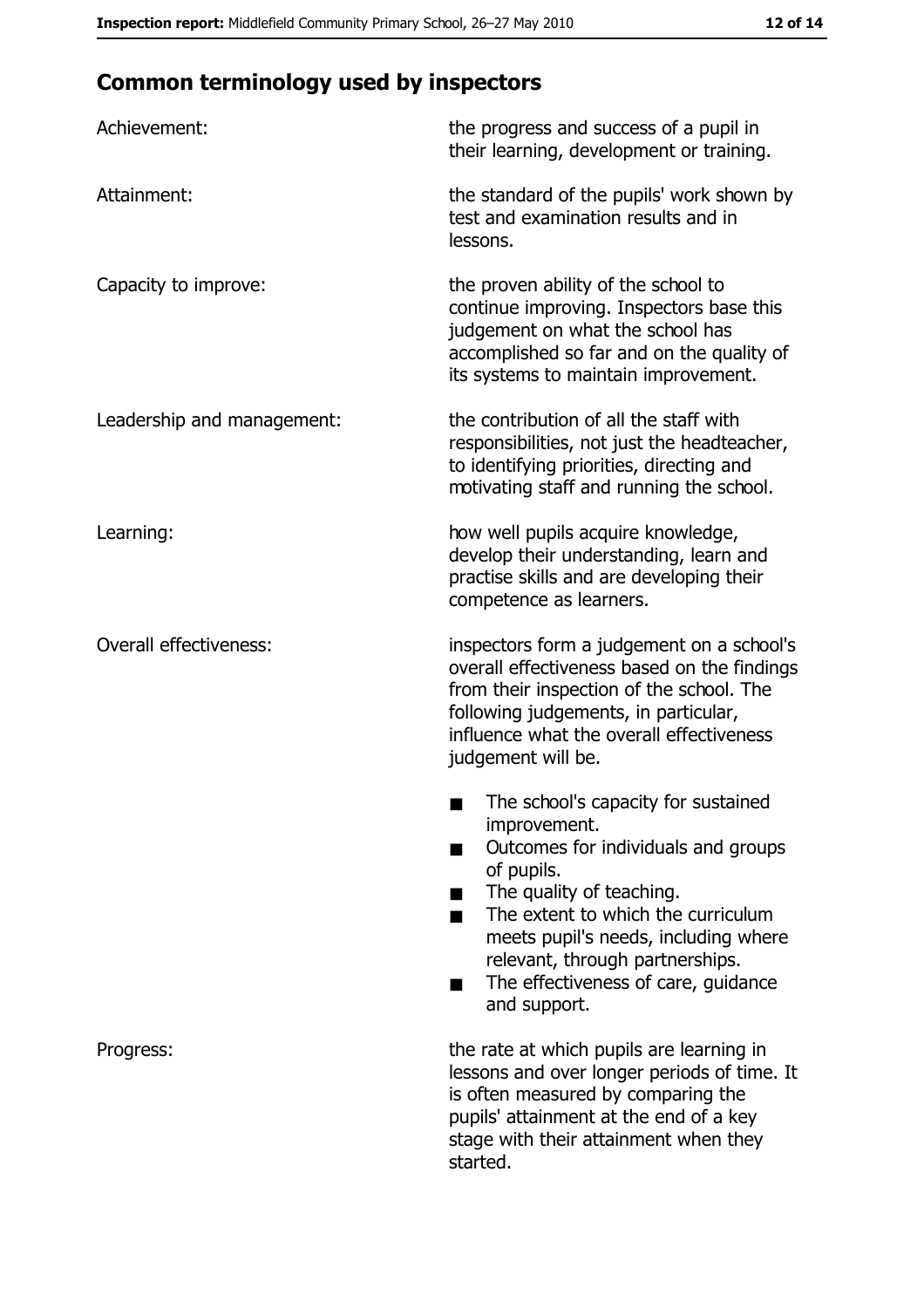This letter is provided for the school, parents and carers to share with their children. It describes Ofsted's main findings from the inspection of their school.



27 May 2009

Dear Pupils

Inspection of Middlefield Community Primary School, Liverpool, L24 2UE

Thank you very much for your courtesy and kindness to us when we visited your school recently. We found that you were helpful and well behaved almost all of the time. We were really pleased to see that you treat each other with respect both in the playground and around the school. Thank you to those of you who took the time from your busy day to speak to us.

Your teachers have worked really hard to provide you with a satisfactory education. Above all, they really care about you and make sure you are well looked after. Your work in lessons is improving because you are working well together with the staff to make sure you do well in English and mathematics. Your attendance has improved because the school has worked hard with your families to emphasise that you cannot learn if you are not present.

We have asked the staff to do a number of things to help the school improve even further. We would like teachers to teach well as often as they can. We also want staff not only to mark your books regularly but to give you more help on how to improve your work. We have asked that they especially focus on helping the boys to improve their writing, on giving you even richer experiences than you already get in lessons and on making sure that they track your progress ever more thoroughly.

For your part, you can help by keeping up your present efforts in lessons and by making sure you try as hard as possible not to take time off. We hope that you will show the same very good manners outside of school as we have seen within Middlefield.

Yours sincerely Sheila Nolan Lead inspector